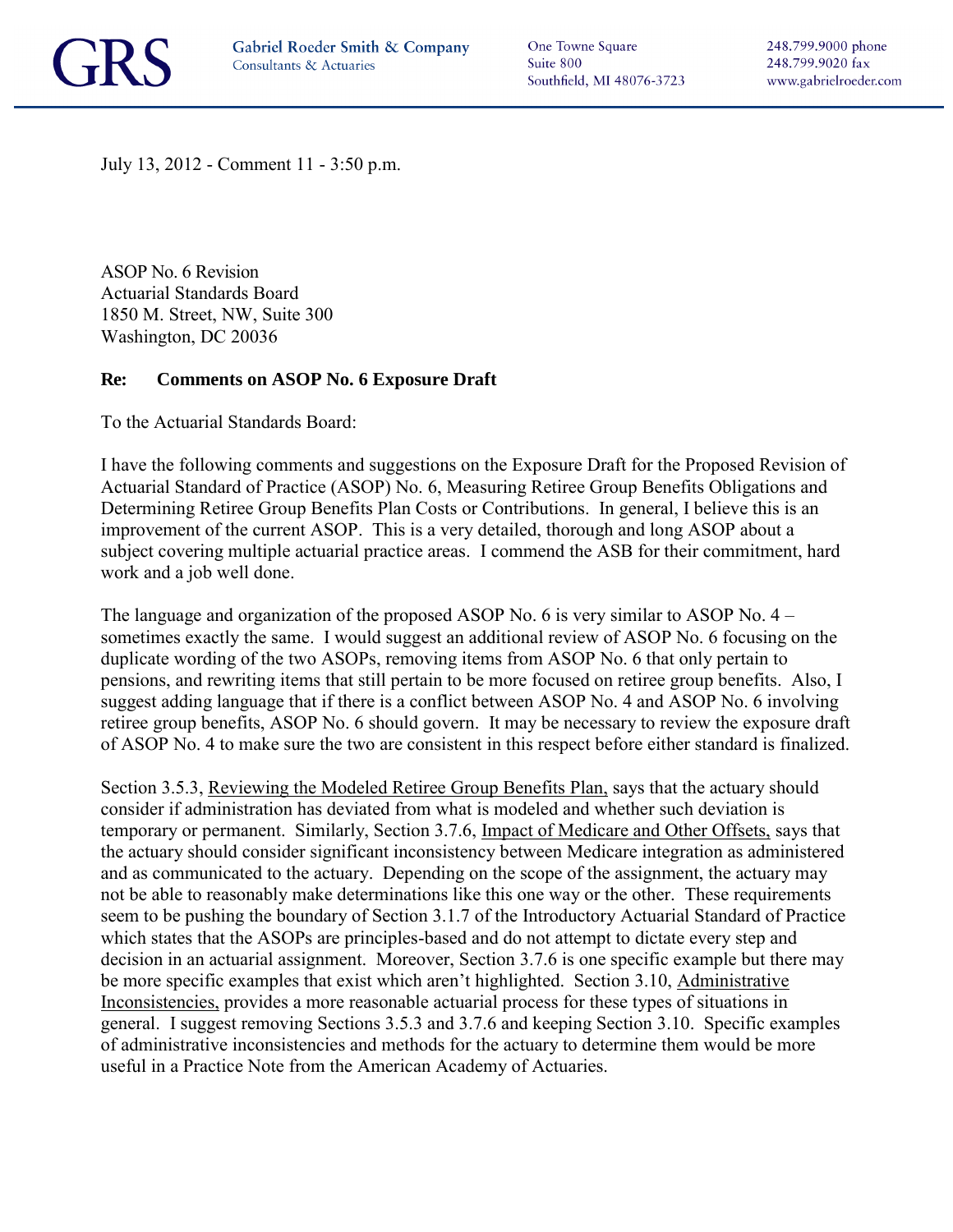Actuarial Standards Board July 13, 2012 Page 2

Section 3.7.8, Pooled Health Plans (including Community Rated Plans), second paragraph states that if a group participates in a pool the actuary should use information from the total pool. Total pool information is not always available. I suggest clarifying that this should be done to the extent that sufficient total pooled data is available. The third paragraph of this same section states "In some very limited cases, the use of the pooled premium rate may be appropriate without regard to adjustments for age." This is followed by a specific example of Medicare Advantage plans. If the purpose of this paragraph is to provide education, I suggest that it be removed from the ASOP. If the purpose of this paragraph is to allow for the possibility of cases where it is acceptable to use pooled premium rates without age adjustments, I suggest the phrase "in some very limited cases" be changed to "in some cases." The term "very limited" without further clarification is hard to interpret. If the general consensus is that this methodology should only be used rarely and for good reason, perhaps the ASOP should include a requirement for disclosure of the actuary's rationale for determining that this approach was acceptable.

Section 3.7.12, Adjustment for Trend, includes statements that the actuary "should consider" using separate trend rates for major cost components. There may be cases where this is outside the scope of the assignment and/or the purpose of the measurement. I suggest changing "should consider using" to "may use" or alternatively deleting this detail from the ASOP and including it in a Practice Note from the American Academy of Actuaries.

Section 3.17, Allocation Procedure, second sentence states, "When selecting a cost or contribution allocation procedure, the actuary should consider factors such as the timing and duration of expected benefit payments *and the nature and frequency of plan amendments*." (Emphasis added). This may be a carryover from ASOP No. 4. The frequency of plan amendments has different implications for pension benefits and retiree group benefits. Often regular changes to pension benefits lead to increases in benefits and liabilities over time whereas regular changes to health benefits lead to decreases in benefits and liabilities over time. In practice, it is rarely acceptable to anticipate future decreases in benefits. I suggest deleting the emphasized wording.

Section 3.17.1 Consistency Between Contribution Allocation Procedure and the Payment of Benefits, discusses situations where a cost allocation policy does not accumulate adequate assets to pay benefits when due. All the examples are pension examples. A pertinent retiree group benefit example may be establishing a qualified trust for a new retiree group benefit plan heavily weighted toward retirees with a long amortization period of the unfunded actuarial accrued liability.

Due to my last minute submission, I have the advantage of reading other comments on the exposure draft posted on the ASB's website.

One commenter mentioned that Sections 2.20, Fully Funded, and 2.21, Funded Status, were more pertinent to ASOP No. 4 and should be deleted. While it is generally the case that retiree group benefit plans are not funded in the private sector, there are some cases in the public sector where prefunding is starting to occur and even rare cases where plans are very well funded. Even though "full funding" is rare for retiree group benefits, I think it's a good idea to have these sections be as consistent with ASOP No. 4 as possible.